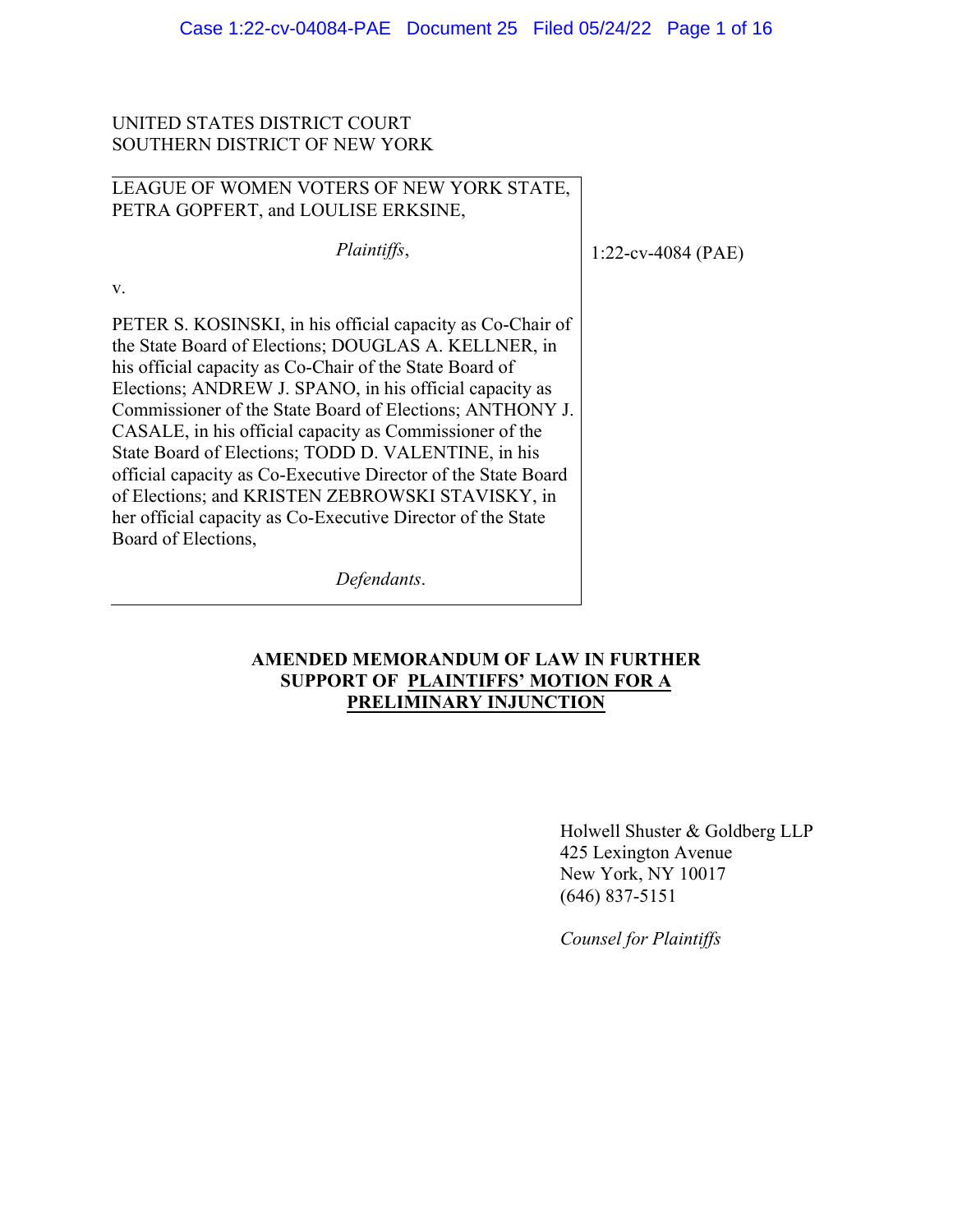# **TABLE OF CONTENTS**

| I.   |                |                                                                      |  |  |  |
|------|----------------|----------------------------------------------------------------------|--|--|--|
| II.  |                |                                                                      |  |  |  |
| III. |                |                                                                      |  |  |  |
|      | A <sub>1</sub> | Defendants' Administrative Burden Does Not Trump The Right To Vote 7 |  |  |  |
|      | <b>B.</b>      |                                                                      |  |  |  |
|      | $\mathbf{C}$ . |                                                                      |  |  |  |
|      |                |                                                                      |  |  |  |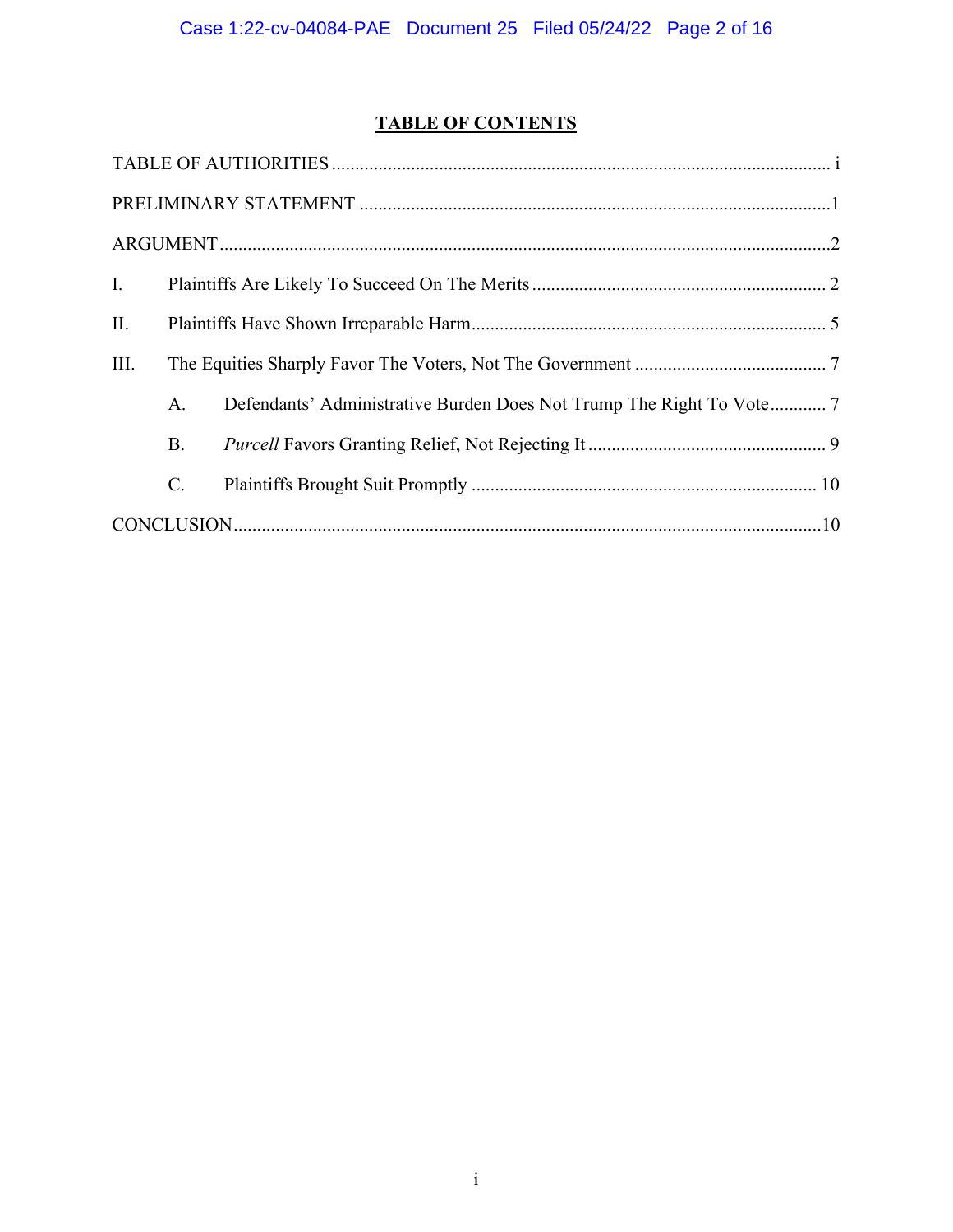# **TABLE OF AUTHORITIES**

| <b>Cases</b>                                              | Page(s) |
|-----------------------------------------------------------|---------|
| Anderson v. Celebrezze,                                   |         |
| Env't Servs., Inc. v. Recycle Green Servs., Inc.,         |         |
| FC Online Mktg., Inc. v. Burke's Martial Arts, LLC,       |         |
| Feldman v. Arizona Sec'y of State's Off.,                 |         |
| Gallagher v. New York State Bd. of Elections,             |         |
| Green Party of N.Y. State v. N.Y. State Bd. of Elections, |         |
| Harkenrider v. Hochul,                                    |         |
| Jones v. U.S. Postal Serv.,                               |         |
| League of Women Voters of N. Carolina v. North Carolina,  |         |
| Lerman v. Bd. of Elections in City of New York,           |         |
| Libertarian Party of Connecticut v. Lamont,               |         |
| Libertarian Party of New York v. N.Y. Bd. of Elections,   |         |
| Lucas v. Townsend,                                        |         |
| Madera v. Detzner,                                        |         |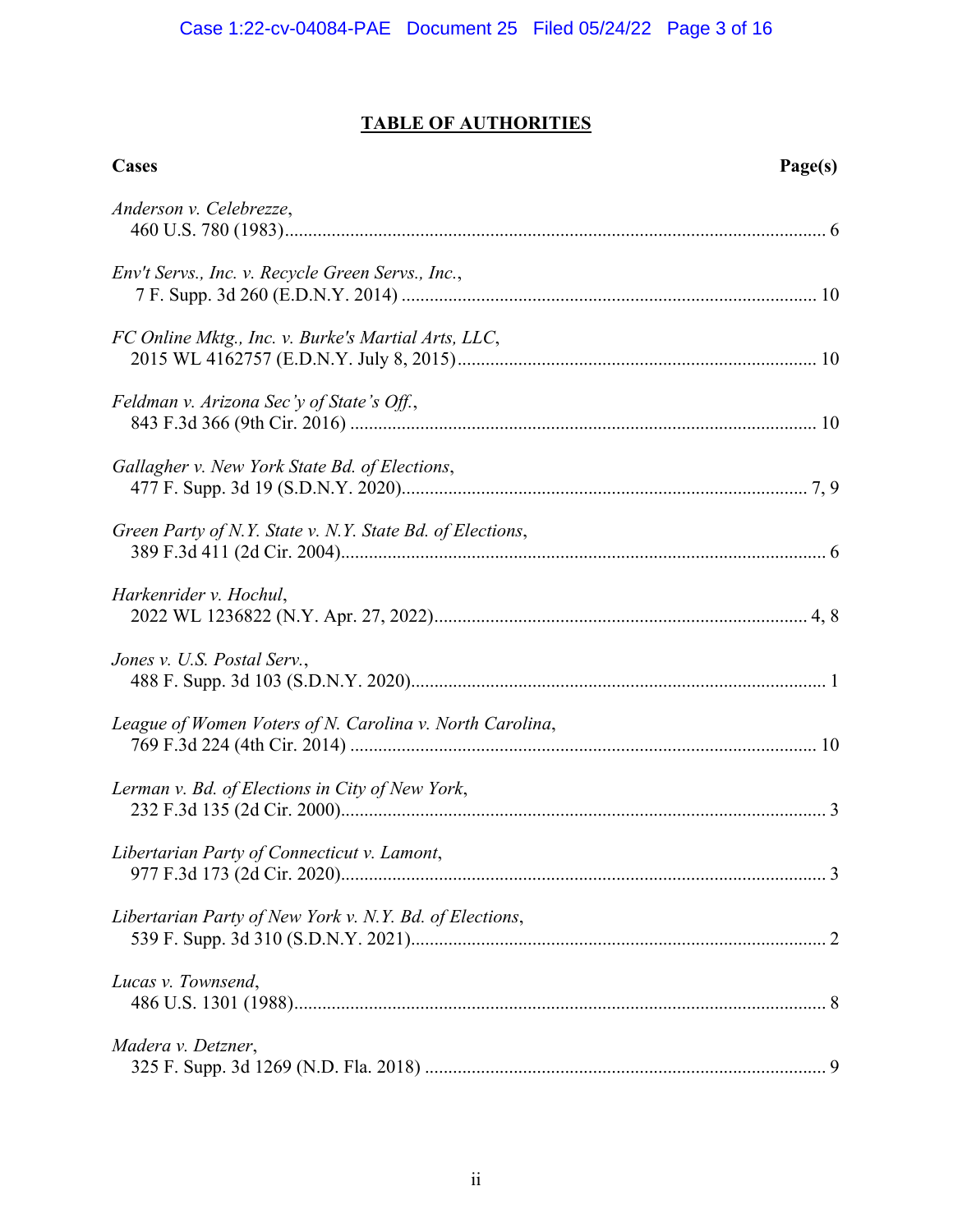# Case 1:22-cv-04084-PAE Document 25 Filed 05/24/22 Page 4 of 16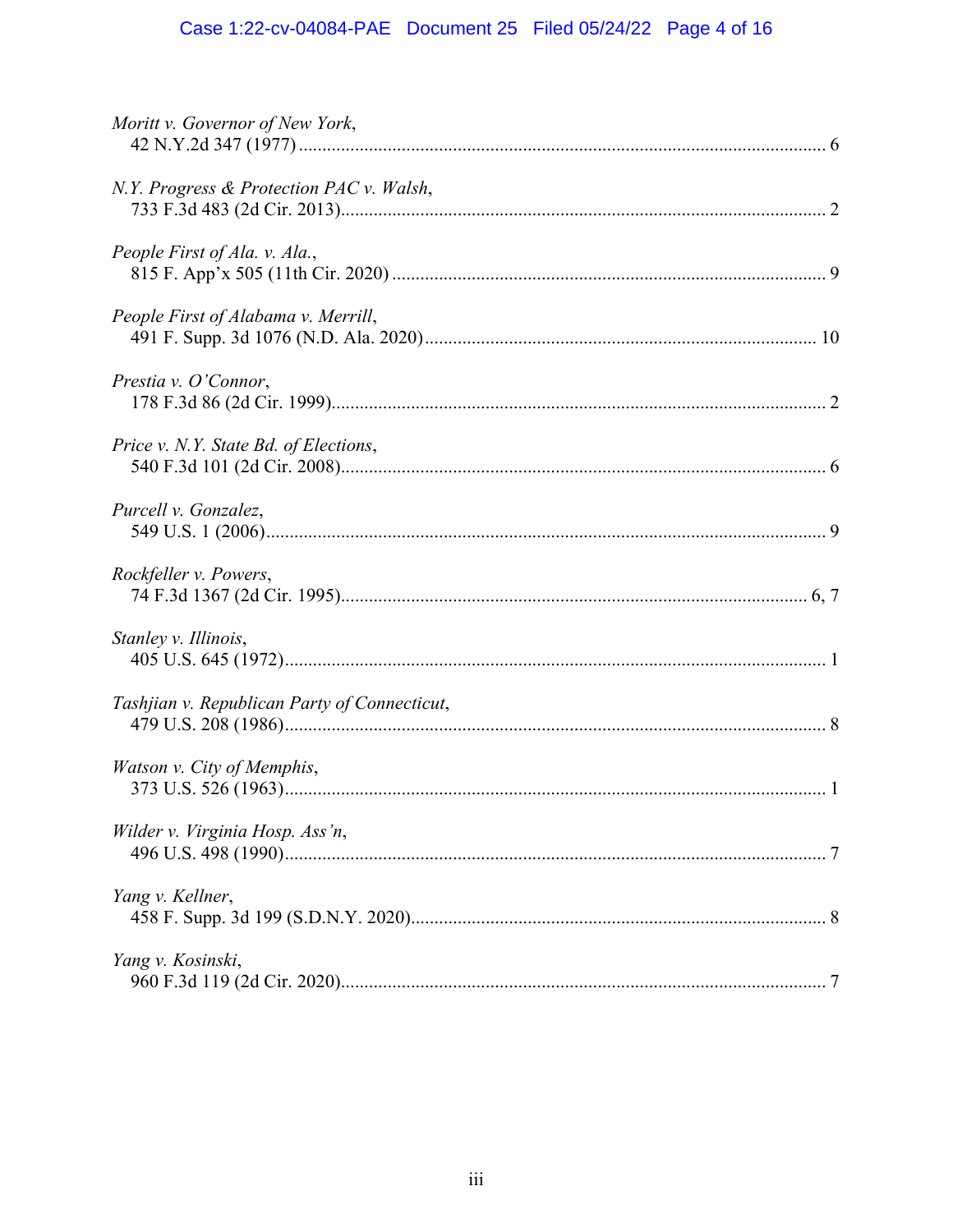# Case 1:22-cv-04084-PAE Document 25 Filed 05/24/22 Page 5 of 16

# **Statutes**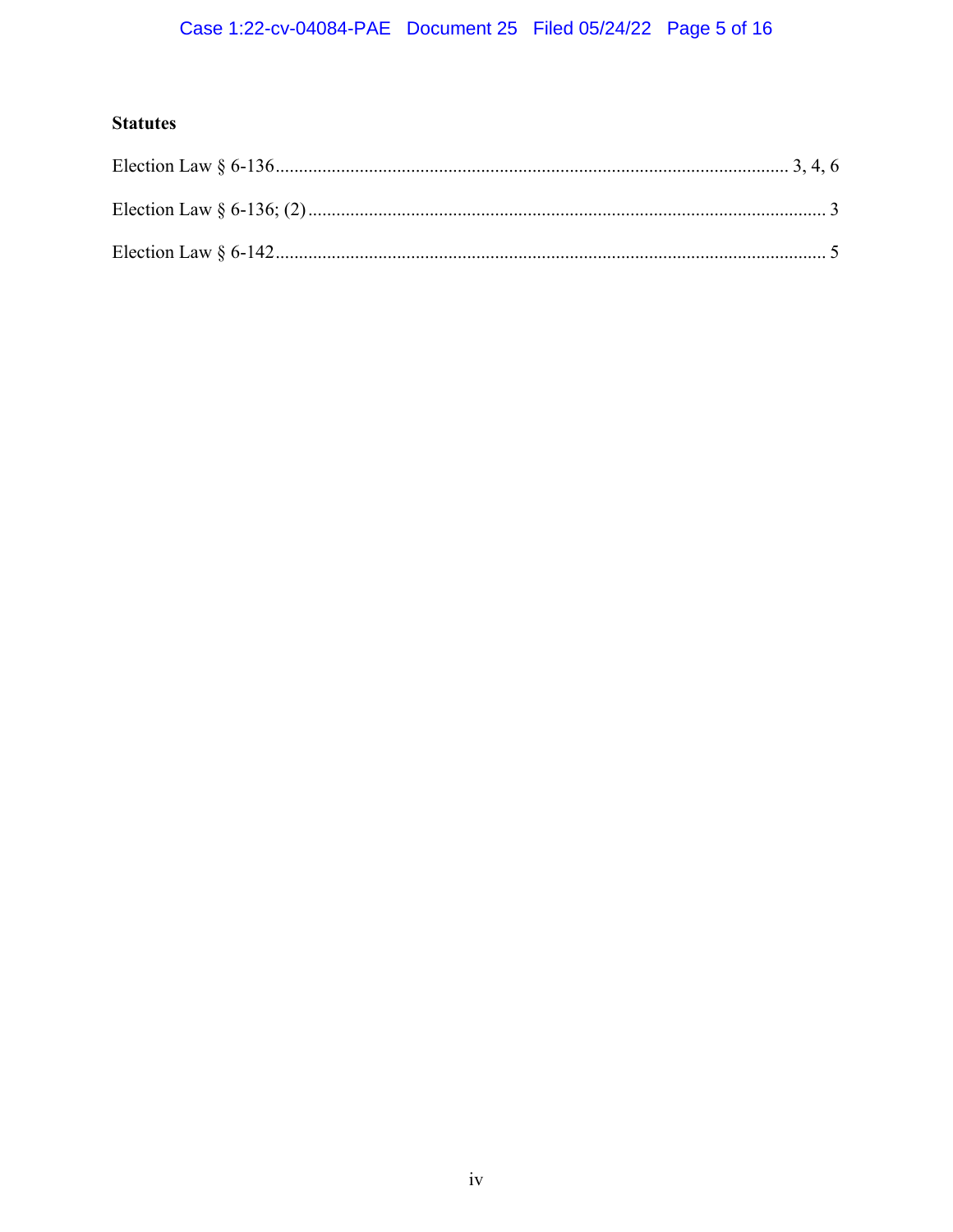#### **PRELIMINARY STATEMENT**

Defendants advance a number of remarkably specious arguments to justify their unlawful electoral scheme. On the merits, they claim that—notwithstanding the Steuben Court's invalidation of the congressional maps on March 31, a holding affirmed all the way through the New York Court of Appeals—a stay entered on April 1 by the Appellate Division of the trial court's prohibitory injunction somehow transformed expressly invalidated congressional maps into "a valid Congressional district map during the entirety of the petitioning period." Opp. 21. 1 Thus, they claim, they were authorized to certify the statewide primary ballots on May 4. This makes no sense. The stay was just that—a stay—not a magic wand turning constitutionally polluted water into fine wine. They fare no better on the rest of their arguments. To justify depriving independent voters of their First Amendment rights, Defendants assert, without support, that "there is more than sufficient time" for independent candidates to gather signatures. Opp. 23. But the Constitution demands more than such *ipse dixit*.

As for the equities and public interest, Defendants claim that the very electoral process they unlawfully put into motion bars the Court from remedying their constitutional violation. But "[t]he Bill of Rights was 'designed to protect the fragile values of a vulnerable citizenry from the overbearing concern for efficiency and efficacy.'" *Jones v. U.S. Postal Serv.*, 488 F. Supp. 3d 103, 138-39 (S.D.N.Y. 2020) (quoting *Stanley v. Illinois*, 405 U.S. 645, 656 (1972)). "Thus, the Supreme Court has held that the 'vindication of conceded constitutional rights cannot be made dependent upon any theory that it is less expensive to deny than to afford them.'" *Id.* (quoting *Watson v. City of Memphis*, 373 U.S. 526, 537 (1963)). Whatever the unfortunate expense now entailed in complying with the Constitution and state law, Defendants are the ones who

<sup>1</sup> "Opp." refers to Defendants' memorandum of law, *see* Dkt. 21.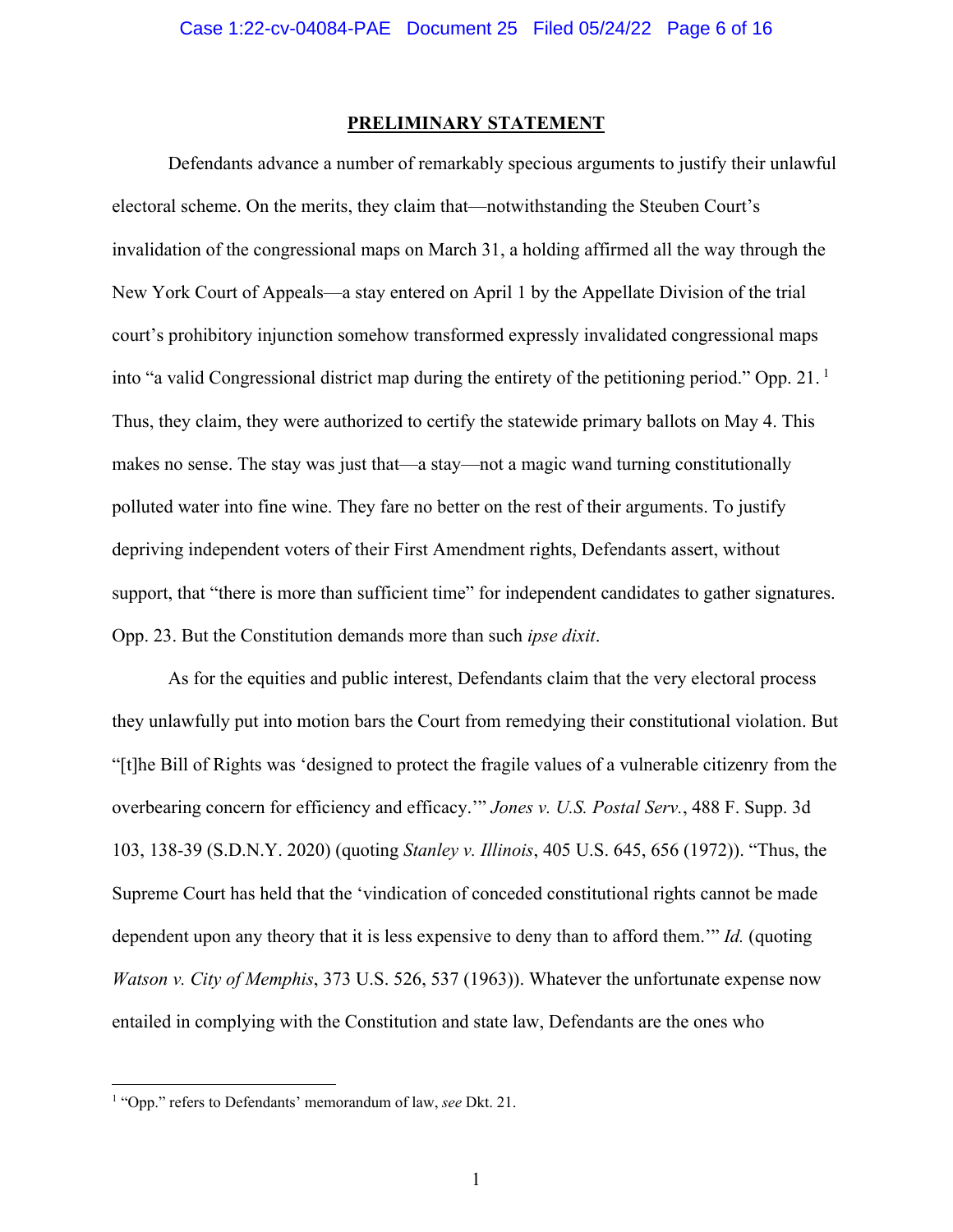#### Case 1:22-cv-04084-PAE Document 25 Filed 05/24/22 Page 7 of 16

heedlessly charged ahead even after the Court of Appeals' decision on April 27. Aside from the expense in rescheduling the statewide primary (an expense they apparently are not troubled by with regard to the rescheduled congressional and State Senate primaries), Defendants invoke voter confusion. But Defendants nowhere explain why a prompt advisory alerting voters that the statewide primary has been rescheduled—which advisory they posted for Congress and State Senate<sup>2</sup>—would not eliminate any such confusion, or why holding two primaries over the summer is not likely to engender *more* voter confusion.<sup>3</sup> This Court should enter the injunction.

#### **ARGUMENT**

### **I. PLAINTIFFS ARE LIKELY TO SUCCEED ON THE MERITS**

"Consideration of the merits is virtually indispensable in the First Amendment context, where the likelihood of success on the merits is the dominant, if not the dispositive, factor." *N.Y. Progress & Protection PAC v. Walsh*, 733 F.3d 483, 488 (2d Cir. 2013). Unsurprisingly, Defendants barely address the merits. And the arguments they do make fall flat.

To assess the constitutionality of Defendants' electoral regime, this Court should "consider the alleged burden imposed by the challenged provision *in light of the state's overall election scheme*." *Libertarian Party of New York v. N.Y. Bd. of Elections*, 539 F. Supp. 3d 310, 321 (S.D.N.Y. 2021) (emphasis added); *see Prestia v. O'Connor*, 178 F.3d 86, 88 (2d Cir. 1999) (evaluating New York's petition requirements as a portion of the "election scheme"). Defendants have imposed an electoral process in which (1) would-be candidates for statewide office may *not* seek to qualify for the primary ballot under valid congressional maps pursuant to Election Law

<sup>&</sup>lt;sup>2</sup> New York State Board of Elections, https://www.elections.ny.gov/ ("The Supreme Court has ordered Congressional and State Senate elections to be held Tuesday, August 23rd, 2022.") (last accessed on May 24, 2022).

<sup>&</sup>lt;sup>3</sup> Joshua Solomon, *Legislative Deal Heats Up*, Albany Times Union (May 15, 2022) (mistakenly noting primaries are to be held June 23 and August 28), *available at* https://www.timesunion.com/state/article/With-political-mapsdue-this-week-legislative-17171932.php?IPID=Times-Union-capcon-state-4pack.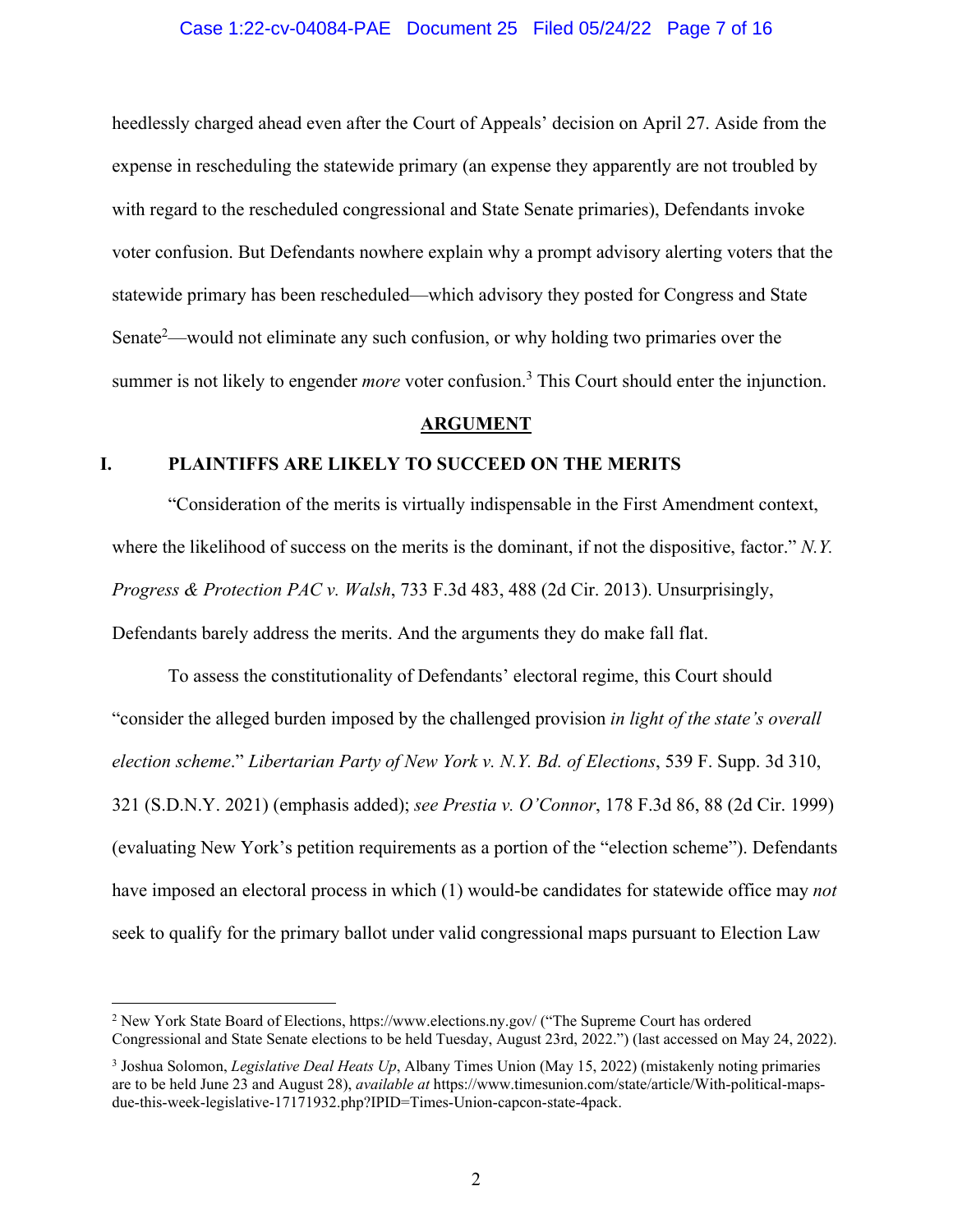#### Case 1:22-cv-04084-PAE Document 25 Filed 05/24/22 Page 8 of 16

§ 6-136; (2) if such candidates were to run for statewide office, they would need to run as independent candidates and then *could* seek to qualify for the general-election ballot under valid congressional maps, but have only *10 days* to garner the requisite signatures from half of the congressional districts; and (3) the certified primary ballot for statewide office consists entirely of candidates who did *not* qualify under valid congressional maps. *Lerman v. Bd. of Elections in City of New York*, 232 F.3d 135, 146–47 (2d Cir. 2000) ("[P]etition circulation bears an intimate relationship to the right to political or expressive association.").

Just to recite this sorry state of affairs is to show its arbitrary and discriminatory character. *See* Pltf. Memo. at 15–23.<sup>4</sup> Voters are barred from supporting their preferred candidates in the primary, whilst choosing only between unlawfully certified candidates, and then—if their preferred candidates run as independents—these voters will face more onerous difficulties in gathering signatures and supporting those preferred candidates in the general election. The end result is "exclusion or virtual exclusion from the ballot"—"the hallmark of a severe burden." *Libertarian Party of Connecticut v. Lamont*, 977 F.3d 173, 177 (2d Cir. 2020). In response to all this, Defendants have but makeweight.

*Exclusion of Candidates from the Primary Ballot.* After reciting two pages of general legal principles on election regulation, Defendants claim no constitutional violation occurred because they complied with Election Law § 6-136; they say the "stay granted by the Fourth Department" meant "there was a valid Congressional district map during the entirety of the petitioning period for statewide designating petitions." Opp. 21. This is sheer fantasy. The New York Court of Appeals plainly (1) held that "the enactment of the congressional . . . maps . . . was procedurally unconstitutional, and . . . also substantively unconstitutional . . . leaving the

<sup>4</sup> "Pltf. Memo." refers to Plaintiffs' memorandum of law, *see* Dkt. 10.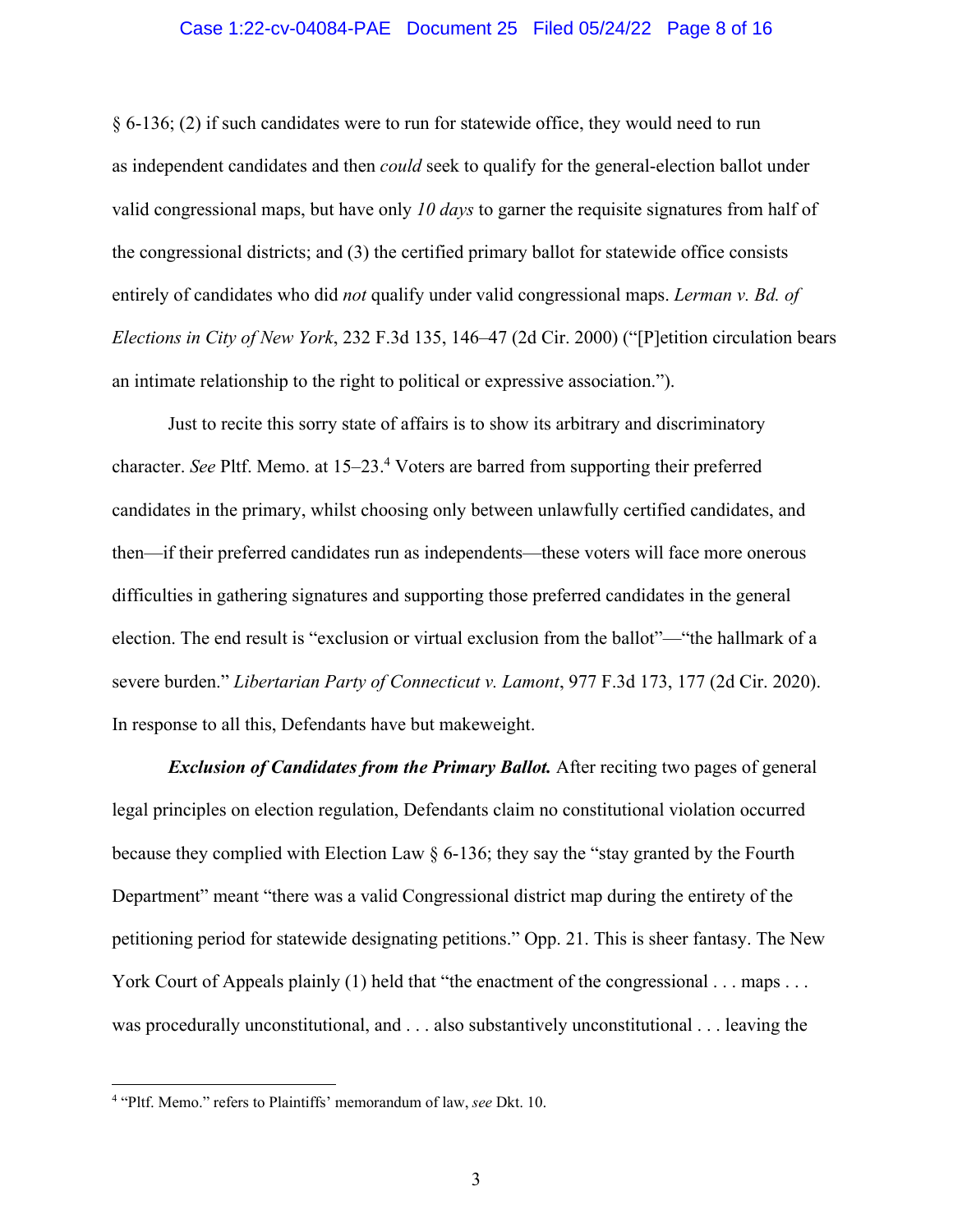#### Case 1:22-cv-04084-PAE Document 25 Filed 05/24/22 Page 9 of 16

state without constitutional district lines for use in the 2022 primary and general elections"; and (2) "rejected" the State's argument that "the 2022 congressional . . . elections be conducted using the unconstitutional maps." *Harkenrider v. Hochul* ("*Harkenrider III*"), 2022 WL 1236822, at \*11 (N.Y. Apr. 27, 2022). "Where, as here," the court explained, "legislative maps have been determined to be unenforceable, we are left in the same predicament *as if no maps had been enacted*." *Id.* at \*12 (emphasis added).

Disregarding that decision, Defendants did what the court forbade—blithely assume there *were* "constitutional district lines for use in the 2022 primary and general elections"—and days later certified the statewide primary ballot. Moreover, despite what Defendants claim, no language lurks in Election Law  $\S 6$ -136<sup>5</sup> that suggests designating petitions for statewide office can be validated based on invalid congressional maps. In any event, Defendants mischaracterize the stay—as the Court of Appeals observed, "Supreme Court, as permitted by the stay, ha[d] procured the services of a neutral redistricting expert 'to . . . prepare and draw a new neutral, non-partisan [c]ongressional map'" that would have "force and effect" once "certain contingencies occurred." *Harkenrider III*, 2022 WL 1236822, at \*4 & n.6. And even if the March 1 to April 7 signature-gathering period were relevant, the Steuben trial court invalidated the congressional maps on *March 31*, which both the Fourth Department and the Court Appeals affirmed. Defendants can find no shield for their actions in a temporary stay pending appeal.

*Exclusion of Independent Candidates from the General-Election Ballot*. Defendants conjure even less justification for the harm wrought by the truncated period for independent candidates to collect signatures for independent nominating petitions—one throwaway line at the

<sup>&</sup>lt;sup>5</sup> Election Law § 6-136 requires that "[p]etitions" for statewide office "must" have signatures from voters who "shall reside in each of one-half of the congressional districts of the state."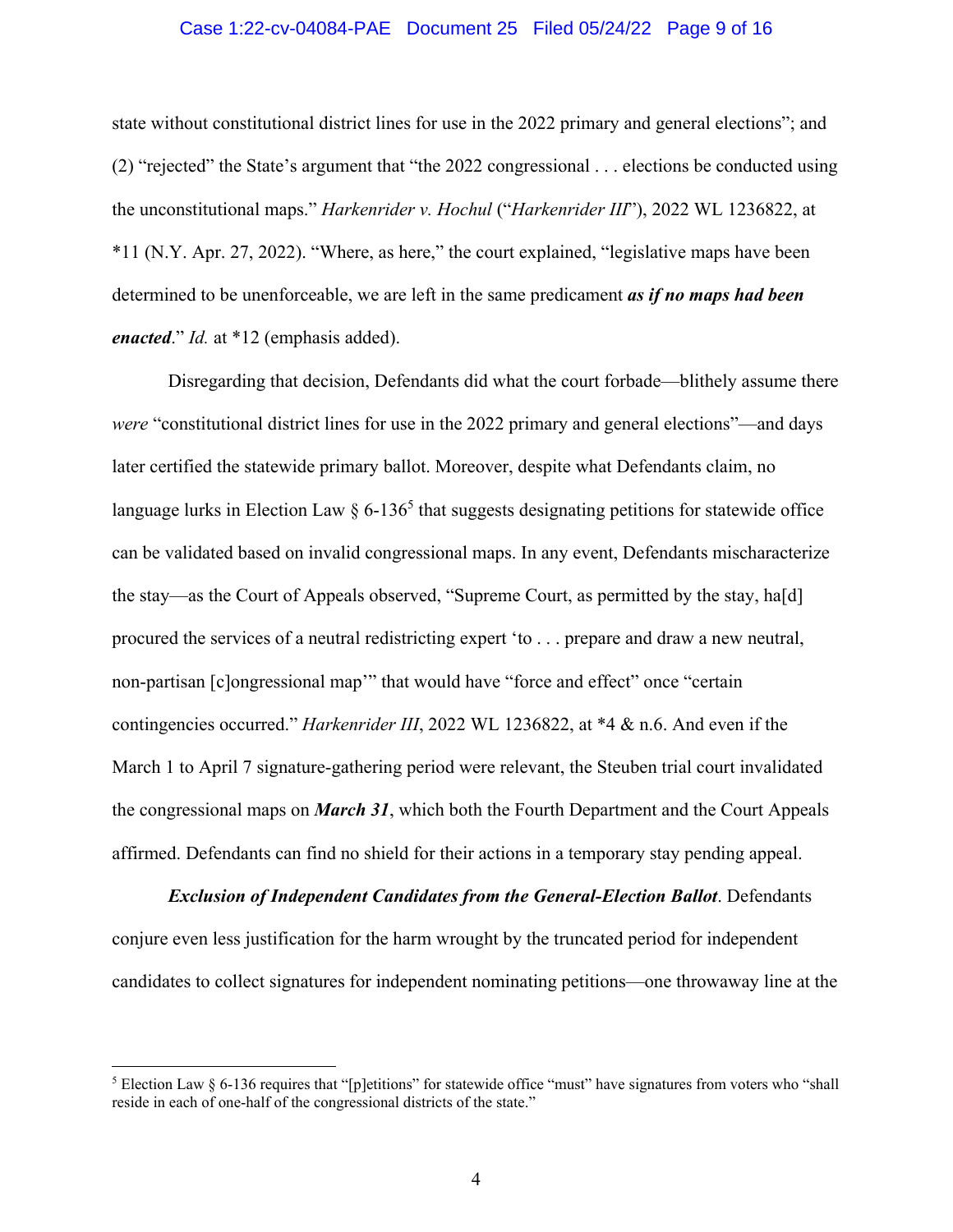#### Case 1:22-cv-04084-PAE Document 25 Filed 05/24/22 Page 10 of 16

end of their brief. Opp. 24. And, given that Defendants cannot even claim that the filing deadline for these petitions has passed, *see* Dkt. No. 22 ("Stavisky Decl.") ¶ 19 (last day to file such petitions is May 31, 2022), there is no justification for this harm.

 The Election Law requires considerably more of independent candidates: They must gather *three* times more signatures—45,000, rather than 15,000 for designating petitions—and must fulfill a congressional-district distribution requirement. *See* Election Law § 6-142. Ordinarily, a candidate has six weeks. *Id.* § 6-138(4). But despite the unconstitutionality of the congressional maps, Defendants have left candidates with a mere 10 days from the date when constitutional districts were adopted. *See* Stavisky Decl. ¶ 19. Gathering the requisitelydistributed signatures under the valid maps in 10 days is a virtually impossible task, a contention Defendants do not dispute—they can only assert that extending the period will result in "confusion and disruption." Opp. 23. *Why* extending this period would be more confusing than the patchwork of modifications already made to the State's election scheme is unexplained.

Indeed, U.S. Congress and State Senate candidates seeking ballot access through designating petitions—even those who had *not* previously submitted designated petitions—have been afforded a new window to secure those signatures, unlike statewide candidates. *See* Dkt. 5 ("Goldman Decl.") Ex. D at 2–3. And the signature requirements the Steuben Court imposed on those candidates, either 850 or 1,062, *id.*, are far less onerous than those for independent statewide candidates. Defendants' electoral regime thus "unfairly and unnecessarily burdens the availability of political opportunity" for "independent-minded voters." *Anderson v. Celebrezze*, 460 U.S. 780, 793 (1983).

#### **II. PLAINTIFFS HAVE SHOWN IRREPARABLE HARM**

As Defendants cannot dispute, "where a First Amendment right has been violated, the irreparable harm requirement for the issuance of a preliminary injunction has been satisfied."

5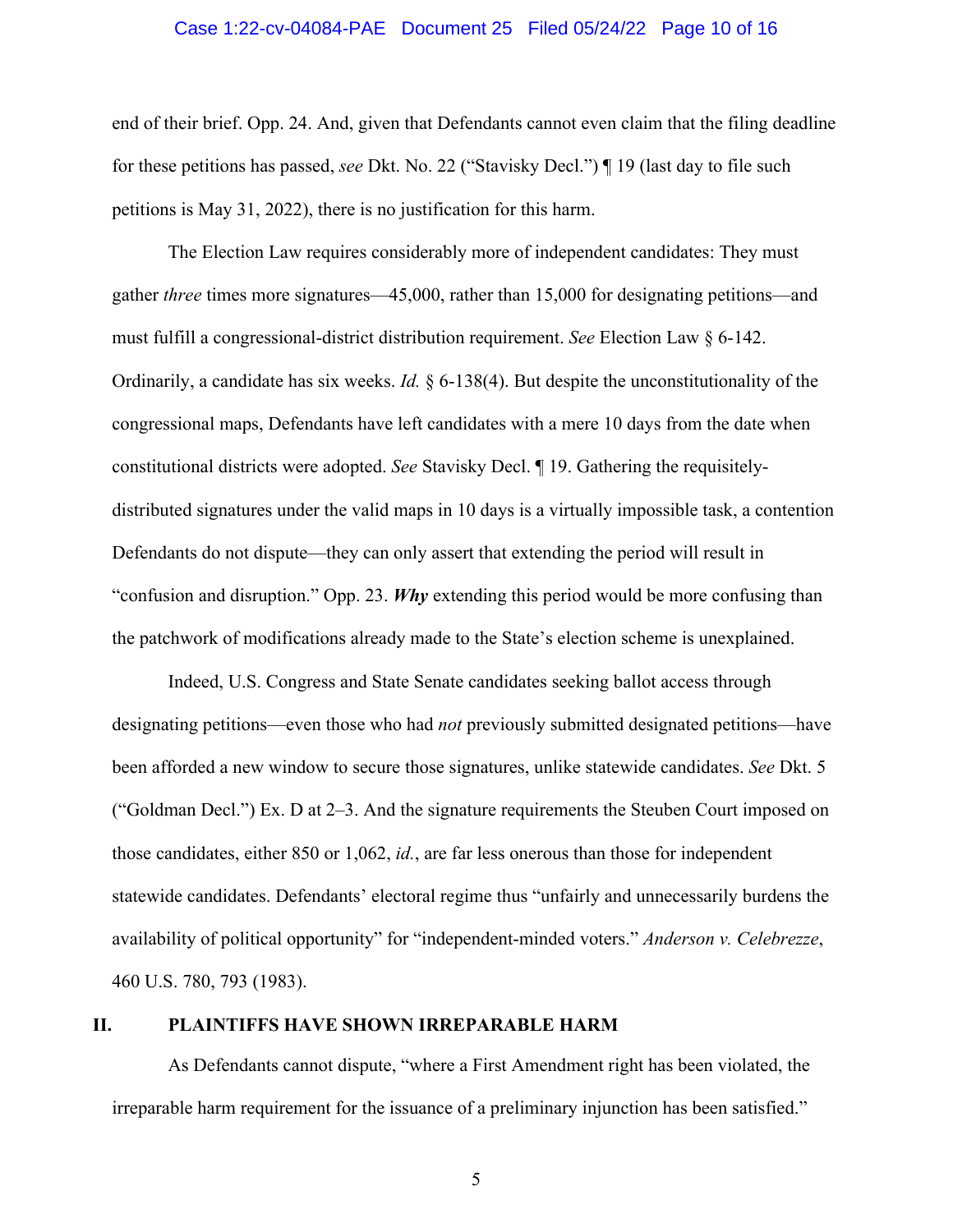#### Case 1:22-cv-04084-PAE Document 25 Filed 05/24/22 Page 11 of 16

*Green Party of N.Y. State v. N.Y. State Bd. of Elections*, 389 F.3d 411, 418 (2d Cir. 2004); Op. 27. To bypass that settled rule, Defendants resort to the meritless contention that Plaintiffs' "alleged harm is completely speculative."6 Opp. 18-19.

Plaintiffs' harm is far from speculative. As for the primaries, they wish to support candidates beyond those certified on the primary ballot, but are deprived of the opportunity to engage in such protected speech and voting. Gopfert Aff. ¶ 12; Erskine Aff. ¶ 13; Rosenthal Aff. ¶ 8; Doran Aff. ¶¶ 12, 17-18 ; *see Price v. N.Y. State Bd. of Elections*, 540 F.3d 101, 108 (2d Cir. 2008) (voters barred from casting absentee ballots, not for any specific candidate, experienced "burden on [their] associational rights"). Thus, for example, in *Rockefeller v. Powers*, the Second Circuit explained that plaintiffs challenging the unequal impact of signature requirements "need not establish that, absent the current rule, they *necessarily* would see more candidates on the ballot"; their "claim [was] that the rule decreases the likelihood that they will have choices among delegates." 74 F.3d 1367, 1376 (2d Cir. 1995). The same situation is present here.

Additionally, Defendants say Election Law § 6-136 imposes only a "modest" requirement and does not factor into candidates' decision-making at all. Opp. 18. As Plaintiffs explained, however, the composition of the congressional maps is no technicality in the statewide candidate's calculus; that is why New York enacted § 6-136. *Moritt v. Governor of New York*, 42 N.Y.2d 347, 350 (1977) (recognizing "important State interest" in "geographical distribution requirement"). Defendants' argument amounts to the untenable contention that  $\S 6$ -136 does not actually serve any function. *Wilder v. Va. Hosp. Ass'n*, 496 U.S. 498, 514 (1990) ("reject[ing] . . . argument [that] would render the statutory requirements . . . essentially meaningless").

<sup>&</sup>lt;sup>6</sup> Defendants also say that Plaintiffs supposedly engaged in "undue delay" in bringing this suit. Opp. 19. As discussed below, that is meritless. *Infra* Section III.C.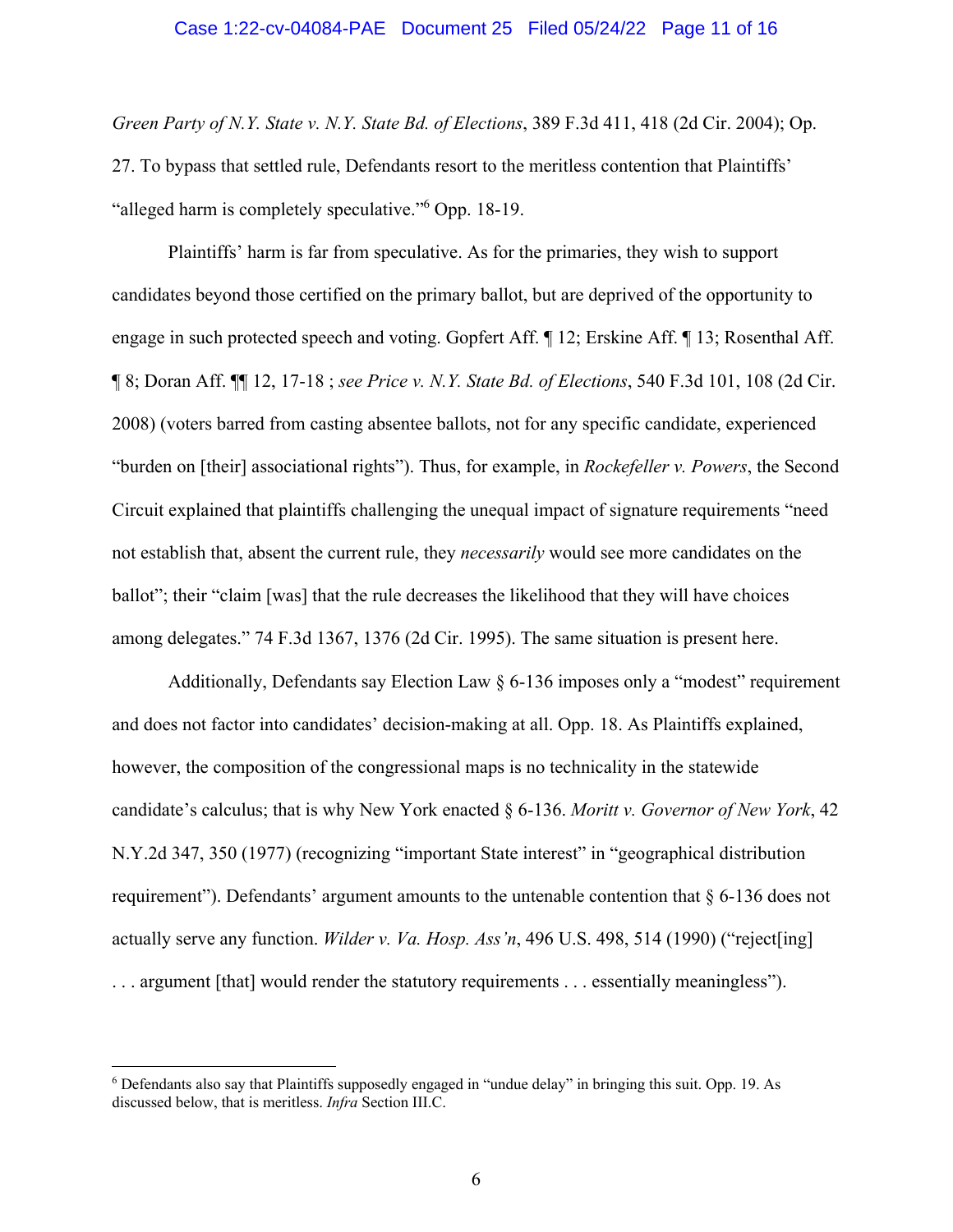#### Case 1:22-cv-04084-PAE Document 25 Filed 05/24/22 Page 12 of 16

Plaintiffs similarly are injured by the onerous requirements for independent candidates.

*See Rockefeller*, 74 F.3d at 1376. Defendants state only that "Plaintiffs cannot show that there is an actual candidate whom they wish to vote for who cannot meet the requirements[.]" Opp. 23. But Plaintiffs and a League voter attest that they would support an independent candidate for statewide office, and even name specific candidates. Gopfert Aff. ¶¶ 19-20; Erskine Aff. ¶¶ 20- 21; Rosenthal Aff. ¶ 8.

## **III. THE EQUITIES SHARPLY FAVOR THE VOTERS, NOT THE GOVERNMENT**

"[I]n light of the importance of the right to political participation in a primary election," Plaintiffs "have shown that, absent injunctive relief, their First Amendment rights" to support their preferred candidates in the 2022 statewide primary "likely would be forever extinguished. That is surely a 'significant' hardship that the Board has not adequately justified." *Yang v. Kosinski*, 960 F.3d 119, 136 (2d Cir. 2020). So too for independent voters in seeking ballot access for candidates in the general election. As against these weighty interests, Defendants invoke the specter of "severe[] disruption[]" and "mass voter confusion." Opp. 14, 15. But that argument gets the analysis backwards. "There is a strong public interest in granting an injunction" where "securing First Amendment rights" are at stake. *Gallagher v. N.Y. State Bd. of Elections*, 477 F. Supp. 3d 19, 50 (S.D.N.Y. 2020).

#### **A. Defendants' Administrative Burden Does Not Trump The Right To Vote**

Defendants state that ballots have been printed (Opp. at 13), some ballots have been mailed (*id*.), "[t]ime-sensitive and "costly" logistical arrangements have been put into place (*id*. at 14), and voters have been informed about various election-day procedures (*id*.). This smorgasbord of administrative concerns does not preclude the relief sought. *Tashjian v. Republican Party of Connecticut*, 479 U.S. 208, 218 (1986) (Marshall, J.) ("the possibility of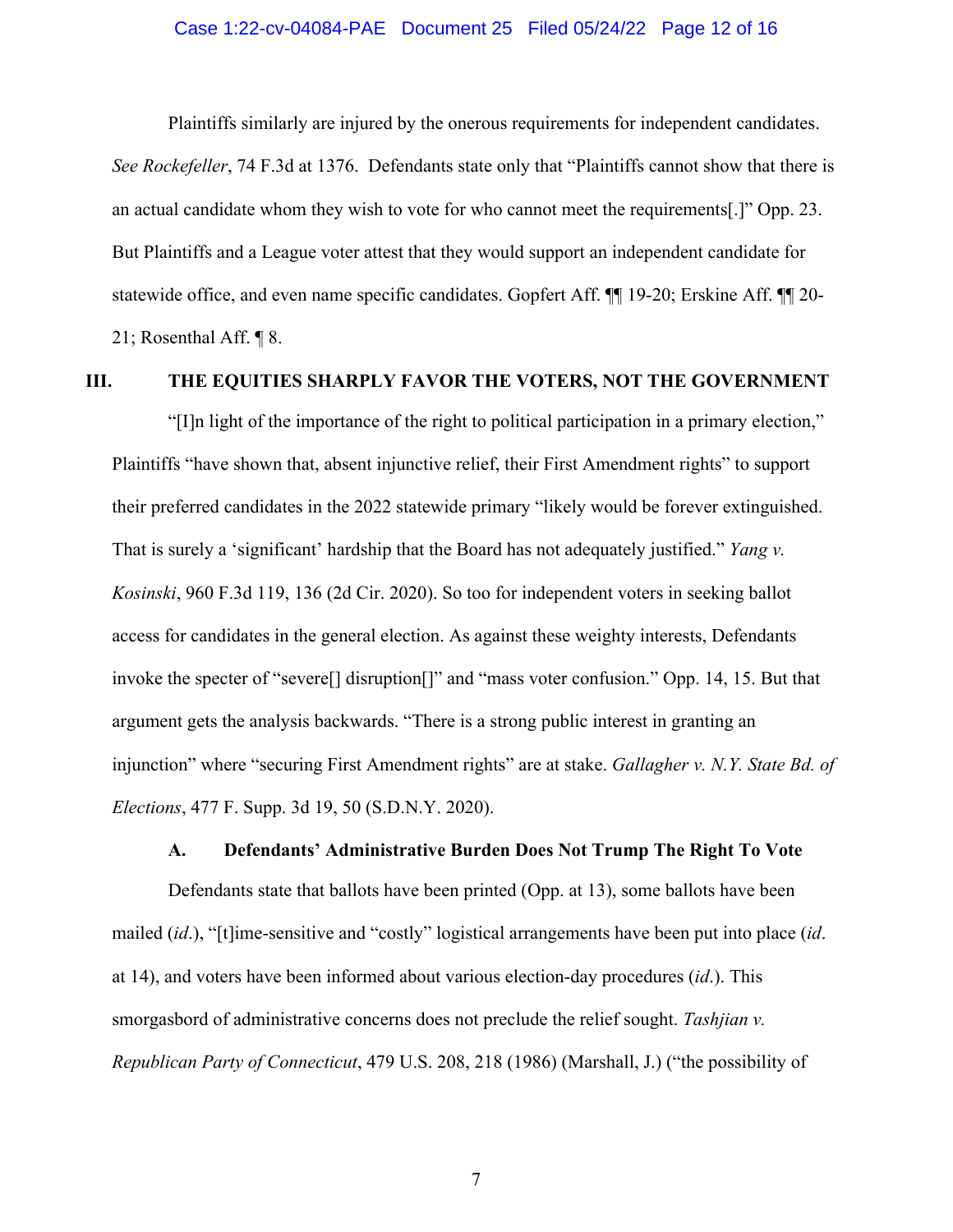#### Case 1:22-cv-04084-PAE Document 25 Filed 05/24/22 Page 13 of 16

future increases in the cost of administering the election system is not a sufficient basis here for infringing appellees' First Amendment rights").

*First*, Defendants have no one to blame but themselves. Defendants brush aside the critical fact that, on May 4, 2022—over a week after the Court of Appeals invalidated the congressional maps—they certified primary ballots based on the unlawful maps. *See* Goldman Decl., Ex. A. Indeed, Defendants knew at least as of March 31—when the Steuben Court voided the congressional maps—that changes to the primaries might be needed. On April 27, in striking down the maps, the Court of Appeals explained it was "confident that, in consultation with the Board of Elections" the State could "swiftly develop a schedule to facilitate an August primary election*.*" *Harkenrider III*, 2022 WL 1236822, at \*12. Despite this confidence, Defendants barreled ahead and certified the June 28 primary. Thus, "although an injunction would doubtless place certain burdens on respondents, such burdens can fairly be ascribed to the respondents' own failure to [act] sufficiently in advance of the date chosen for the election." *Lucas v. Townsend*, 486 U.S. 1301, 1305 (1988) (Kennedy, J., in chambers).

*Second*, these self-induced administrative and fisc-related concerns must be weighed against the real harm that New York's regime inflicts on voters' First Amendment rights. *See Yang v. Kellner*, 458 F. Supp. 3d 199, 217 (S.D.N.Y. 2020) ("The cost to Defendants of granting the requested relief [is] significant. Defendants estimate that conducting the presidential primary will require 615 additional poll sites, 22 additional early voting sites, 4,617 additional poll workers, and will cost the state approximately \$5.6 million. The state undertook to bear those costs, however, when it assumed the responsibility of regulating and holding the primary election[.]"). Indeed, "[a]dministrative expense" is almost always "far out-outweighed by the fundamental right at issue." *Madera v. Detzner*, 325 F. Supp. 3d 1269, 1283 (N.D. Fla. 2018).

8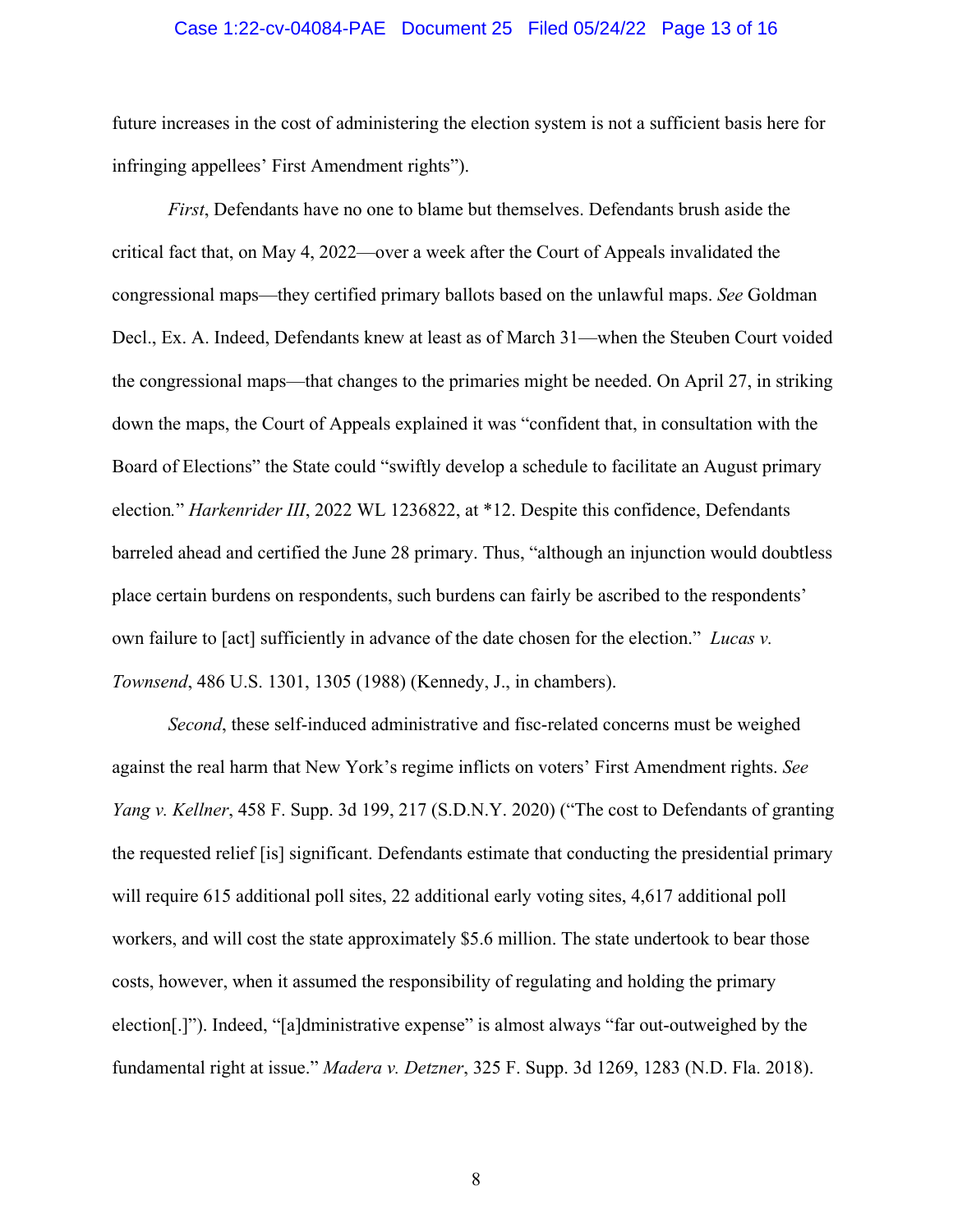#### Case 1:22-cv-04084-PAE Document 25 Filed 05/24/22 Page 14 of 16

Just recently, Judge Torres issued an injunction where the Board of Elections advanced the same concerns—it would be a "very substantial and burdensome task . . . to recanvass"; "tens of thousands of person hours" would be required; and the "boards of elections [we]re already extraordinarily overburdened." *Gallagher*, 477 F. Supp. 3d at 49. Plaintiffs "do[] not take these burdens lightly." *Id*. But they do not trump the First Amendment rights infringed by Defendants.

#### **B.** *Purcell* **Favors Granting Relief, Not Rejecting It**

Defendants also invoke *Purcell v. Gonzalez*, 549 U.S. 1 (2006). In this vein, Defendants posit the possibility of rampant voter and vote-tabulation confusion—references to "reprogramming machines," "hand counting" and "ballot chaos." Opp. at 15. That does not trump the First Amendment. "*Purcell* is not a magic wand that defendants can wave to make any unconstitutional election restriction disappear so long as an impending election exists." *People First of Ala. v. Ala.*, 815 F. App'x 505, 514 (11th Cir. 2020). And the Court of Appeals itself rejected the notion that the "logistical difficulties" of "rescheduling a primary election" outweigh the harm caused by the use of infirm maps. *Harkenrider III*, 2022 WL 1236822, at \*12.

Anyway, it is difficult to credit Defendants' fear that rampant chaos will ensue by adjourning the primary for two months. On May 3, Defendants wrote that "New York" would not be "unique in moving its primary to make more time" and that "[m]ultiple states this year have moved their primary elections;" accordingly, "*New York is capable of having new lines in time for a primary election on August 23, 2022*." Goldman Decl., Ex. E (emphasis added). If this statement was true on May 3, then it is hard to believe that by the time this suit was instituted on May 18, chaos would reign if the statewide primaries were held August 23.

Moreover, *Purcell* counsels in favor of abstention particularly where "voter confusion" created by court orders would "incent[] [voters] to remain away from the polls." 549 U.S. at 4–5. The opposite is true here. Voters are more likely to be confused by two primary dates, *supra* n.3,

9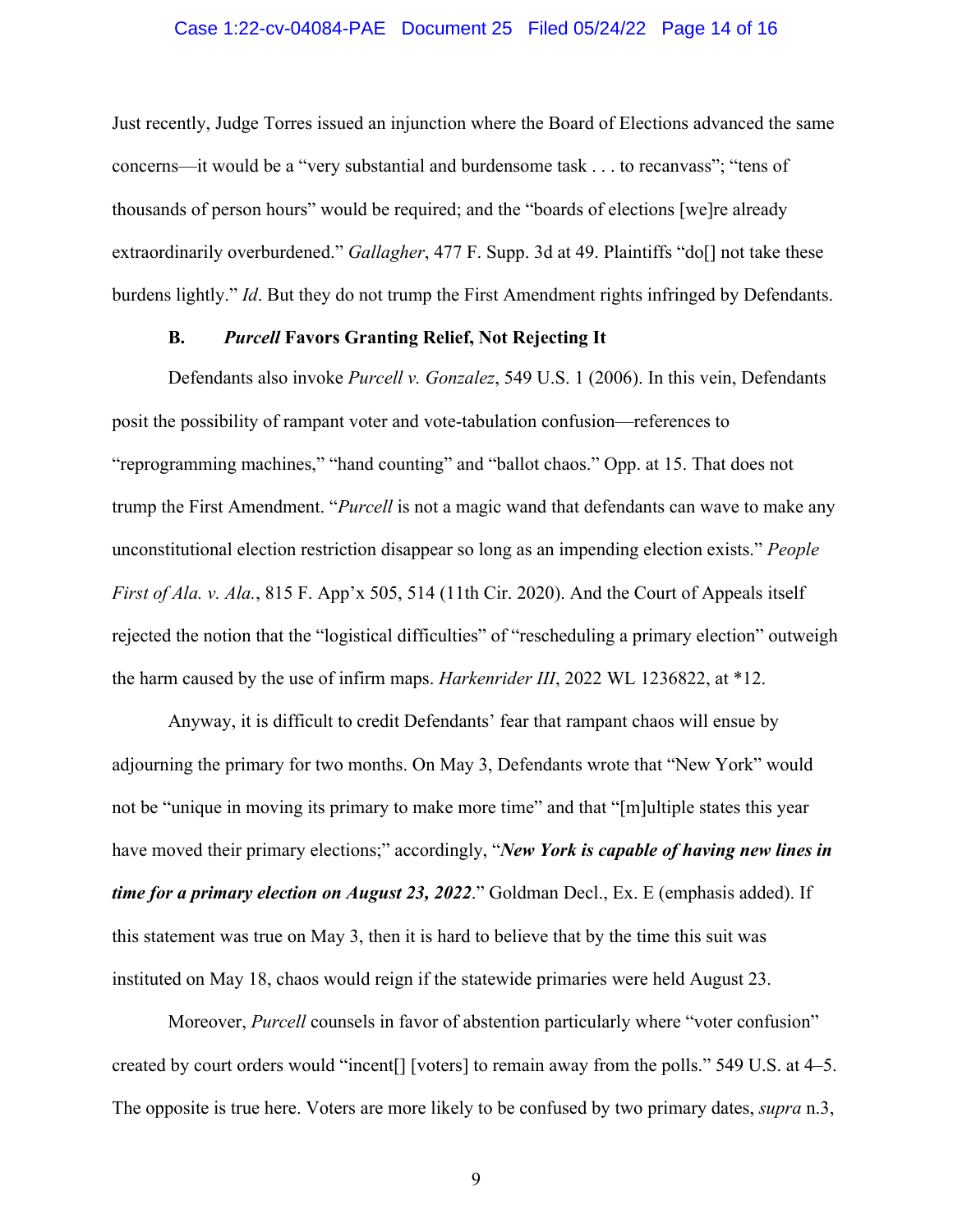#### Case 1:22-cv-04084-PAE Document 25 Filed 05/24/22 Page 15 of 16

and turnout is likely to be higher with one primary date. Moreover, the remedy for any voter confusion is simply posting an advisory notice on the Board of Elections' website, which Defendants have already done for the August 23 primary, or sending a similar notice by mail. The fact that some ballots have been mailed to or used by voters is also not enough; the "[re]counting of a relatively small number of ballots" does not tilt the "public interest [from] weigh[ing] heavily in Plaintiffs' favor." *League of Women Voters of N. Carolina v. North Carolina*, 769 F.3d 224, 248 (4th Cir. 2014).

#### **C. Plaintiffs Brought Suit Promptly**

Defendants repeatedly insist that Plaintiffs were dilatory in bringing this case. Nonsense. Defendants certified the primary ballot on May 4; Plaintiffs instituted this case two weeks later*. Feldman v. Arizona Sec'y of State's Off.*, 843 F.3d 366, 370 (9th Cir. 2016) (*Purcell* did not require abstention because plaintiffs filed suit "less than *six weeks* after the passage of legislation") (emphasis added). Defendants' suggestion that Plaintiffs could have intervened in the state trial court in March or April is fantastical. Defendants surely would have argued lack of ripeness; the ballot had not yet been certified, and the Court of Appeals had not ruled. Accordingly, "defendants cannot have it both ways by now contending, essentially, that the plaintiffs should have also moved for a preliminary injunction for the [June] election in [April or March], at a time when the [situation] was 'speculative.'" *People First of Alabama v. Merrill*, 491 F. Supp. 3d 1076, 1142–43 (N.D. Ala. 2020).7

#### **CONCLUSION**

The preliminary injunction should be granted.

<sup>7</sup> In Defendants' cited cases, plaintiffs delayed seeking relief given *already occurring* injury. *See Env't Servs., Inc. v. Recycle Green Servs., Inc.*, 7 F. Supp. 3d 260, 279 (E.D.N.Y. 2014) (ongoing theft); *FC Online Mktg., Inc. v. Burke's Martial Arts, LLC*, 2015 WL 4162757, at \*2 (E.D.N.Y. July 8, 2015) (ongoing trademark infringement).